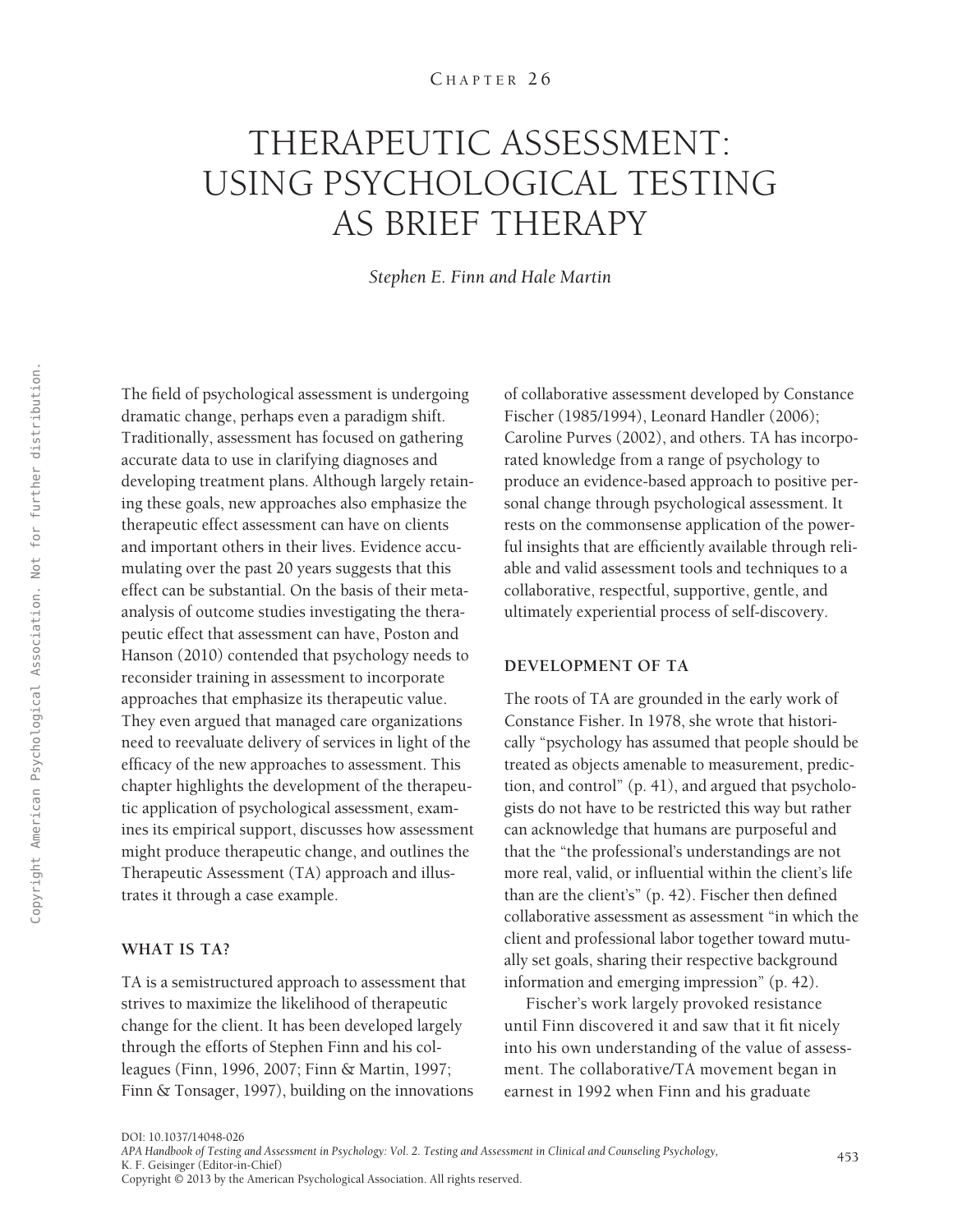student, Mary Tonsager, published a randomized controlled study showing that a simple assessment involving only the Minnesota Multiphasic Personality Inventory—2 (MMPI–2)—but conducted in a collaborative manner—had powerful therapeutic benefits. Over succeeding years, Finn has developed the TA approach, incorporating evolving insights from other areas of psychology, including the idea that emotional experience rather than logical understanding is at the heart of therapeutic change (Fosha, 2000; Schore, 2009). As the case example in this chapter illustrates, TA involves structured experiential components that move assessment from an intellectual exercise to an experiential one.

Through these developments, TA has been applied to a range of assessment situations. Finn adapted the approach developed for adults to the assessment of children. He and his colleagues borrowed a practice from Fischer (1985/1994) and others and introduced the idea of writing fables or stories as age-appropriate feedback for children, offering new options and outcomes through stories (Tharinger, Finn, Wilkinson, et al., 2008). More recently, Deborah Tharinger, Finn, and their students at the University of Texas at Austin have further advanced the assessment of children to integrate the child's parents and support system into the process (Tharinger, Finn, Austin, et al., 2008; Tharinger, Finn, Hersh, et al., 2008). This same group is also researching applications of TA to adolescents (Tharinger, Finn, Gentry, & Matson, in press). Finn also pioneered the application of TA to couples' assessments; these often involve using a consensus Rorschach to help partners understand and undo projective identification (Finn, 2007). Others are applying TA to neuropsychological assessment (Gorske & Smith, 2008).

#### **What Is the Evidence Base for TA?**

As mentioned earlier, Finn and Tonsager (1992) were the first to document empirically the therapeutic effect an assessment can have. They studied students waiting for therapy at a university counseling center and randomly assigned them to two conditions. About half (*n* = 32) underwent a two-session

assessment in which they took the MMPI–2 and were given feedback according to a collaborative method developed by Finn (1996). The remaining students  $(n = 29)$  got equal clinical attention focused on their current concerns but no assessment. The effects were striking. The assessment group showed a significant drop in symptoms (*p* < .01; effect size  $=$  .85) and a significant increase in self-esteem ( $p < .001$ ; effect size = .46), whereas both these variables remained unchanged in the nonassessment group across time. It is interesting that the two groups showed no differences in feelings about the therapist/assessor. This simple study provided powerful evidence that assessment can be therapeutic, and it fueled the movement to use assessment therapeutically.

The Finn and Tonsager (1992) research was replicated by Newman and Greenway (1997), who conducted a similar study with some refinements. In their investigation, both groups took the MMPI–2, although the control group received feedback after the outcome measures were completed. Their results were similar to those in the Finn and Tonsager study, but the effect sizes were smaller. Subsequently, a growing number of studies have investigated various effects of TA. The research that has been done is intriguing and largely supports the contention that TA is an effective therapeutic intervention. Ackerman, Hilsenroth, Baity, and Blagys (2000) showed that TA was better than traditional assessment in insuring compliance with treatment recommendations (effect size  $= .42$ ). Ougrin, Ng, and Low (2008) found that TA was superior to "assessment as usual" in getting adolescents admitted to emergency rooms for self-harm to attend follow-up appointments ( $p < .05$ ) and engage with services (*p* < .05). Hilsenroth, Peters, and Ackerman (2004) demonstrated that TA was better than traditional information gathering assessment in strengthening clients' therapeutic alliance with a subsequent psychotherapist (effect size  $= 1.02$ ).

Little and Smith (2008) studied psychiatric inpatients, showing that TA was more effective than structured supportive therapy or standard psychiatric treatment and milieu therapy on several factors, including facilitating treatment alliance, cooperation with treatment, and satisfaction with treatment, and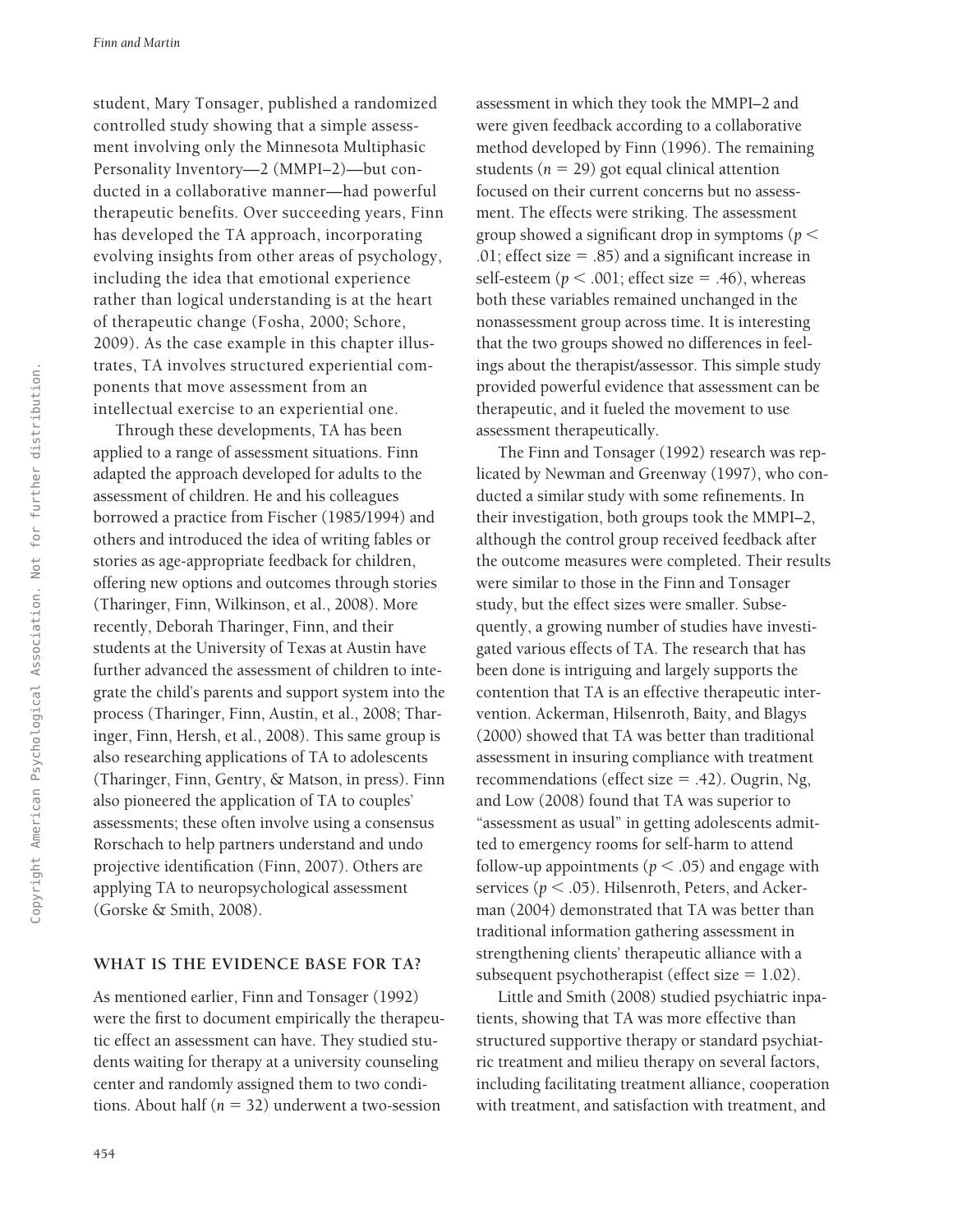that it also promoted lower distress and an increased sense of well-being. Morey, Lowmaster, and Hopwood (2010) showed that a brief (two-session) TA improved therapeutic outcomes in a group of women diagnosed with borderline personality disorder who were undergoing a brief, manualized form of cognitive therapy. Tharinger, Finn, Gentry, Hamilton, et al. (2009) showed decreased symptomatology in both latency-aged children and their mothers, decreased family conflict, and better family communication after a nine-session TA. Finally, a study by Smith, Handler, and Nash (2010) used a time-series analysis to reveal improvement in symptomatology and family relationships in latency-aged males with oppositional defiant disorder who underwent a TA with their caregivers.

The most telling study of collaborative/TA is a meta-analysis by Poston and Hanson (2010). They identified 17 published studies (with a total 1,496 participants) that used psychological assessment as a therapeutic intervention. They defined therapeutic intervention "broadly as the process of completing any formal psychological test/measure and receiving feedback on the results . . . with therapeutic intent" (p. 205). Thus, many of the studies they included only examined the therapeutic effects of feedback.

The results showed an overall effect size of .423, which was significant at the .01 level. Poston and Hanson (2010) compared this with the effect sizes of various psychotherapy approaches and found it comparable with substance abuse treatment (effect  $size = .45)$  and "approaching" cognitive–behavioral treatment for anxiety disorders (effect size ranged from .89 to 2.59) and general psychotherapy (effect  $size = .80$ ). This is an impressive showing for TA, given that some of the assessments in the study involved as few as two sessions.

From these results, Poston and Hanson (2010) concluded that "those who engage in assessment and testing as usual may miss out, it seems, on a golden opportunity to effect client change and enhance clinically important treatment processes" (p. 210). Furthermore, they asserted that (a) training programs should include therapeutic assessment models, (b) competency benchmarks should include aspects of TA, and (c) managed care managers should consider TA in future policies.

## **HOW CAN SUCH A BRIEF INTERVENTION BE EFFECTIVE?**

There are several ingredients of TA that may help explain why such a brief intervention can have powerful therapeutic effects. Different therapeutic elements fit nicely into the assessment situation and in that context likely potentiate change.

## **Changing a Client's Self-Narrative**

TA changes the narrative clients have developed about themselves or about their children or spouses. Effectively changing how people view themselves in the world opens new possibilities in their lives. For example, certain clients who have always thought of themselves as "stupid" may discover through a TA that they are intelligent but have a specific learning disability that impeded them in school. Learning this information may dramatically change the way the clients view themselves and the choices they make after the TA.

# **Walking the Line Between Self-Verification and Disintegration**

One of the challenges in creating change in any therapeutic process is walking the line between selfverification and the potential for disintegration. Selfverification is the powerful human tendency to seek and attend to information that supports established ways one understands oneself (Swann, 1997). Even when this view is negative and self-limiting, a person will hold on to it in the face of more favorable understandings (Swann, Wenzlaff, Krull, & Pelham, 1992). Practicing psychologists have historically labeled such attachment to old ways of thinking as "resistance." Research in social psychology has helped determine that reliance on established selfviews serves to "predict the reactions of others, to guide behavior, and to organize one's conceptions of reality" (Swann, 1997, p. 177). If these established patterns of understanding oneself in the world are changed too abruptly, the person risks feelings of disintegration, an experience of emotional distress, disorientation, and fear that can result when an individual is unable to refute evidence that some central and tightly held belief about the self is wrong (Kohut, 1984). The balance between self-verification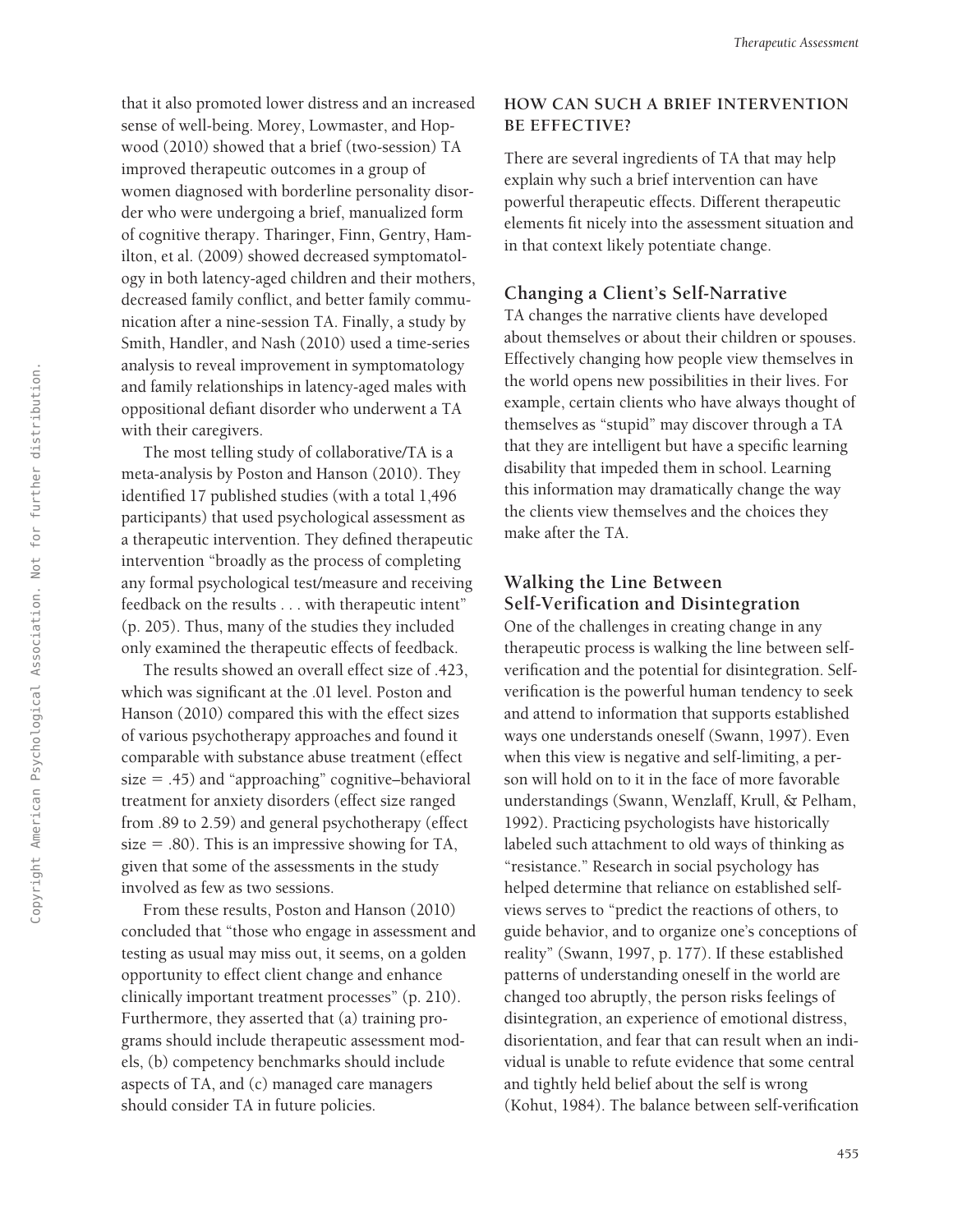and disintegration is central in promoting change. The focus on empathy and relationship in TA—as well as specific TA techniques such as involving clients in setting the goals for an assessment and in interpreting test results—enables the assessor to facilitate change without overwhelming the client.

# **Using Psychological Tests as "Empathy Magnifiers"**

Another aspect of psychological change that TA harnesses is the power of empathy. The client is changed by the experience of being deeply seen and understood (Kohut 1982). Psychological tests are excellent "empathy magnifiers" (Finn, 2007) and, thus, perfectly suited to maximize the empathy experience. Using empathic understanding gently and with compassion creates a unique experience of being seen that is healing in itself for many clients (Finn, 2009).

# **Involving the Entire System With Children and Families**

TA is a family-systems intervention with children and families. Thus, caretakers observe or participate in each step in the assessment process and are included in discussions during or after each assessment session. During these discussions, the parents are led by the data and their interactions to see their child more accurately and understand what the child needs. The assessor also helps parents deal with their own pain and limitations. Thus, TA addresses the child's most important interpersonal environment to create opportunity for growth and therapeutic change.

# **Undoing Projective Identification With Couples**

The challenge in couples treatment is often exposing and diminishing the relationship patterns rooted in childhood that guide expectations, reactions, and behavior with one's spouse or partner. These patterns are often deeply entrenched and completely ego-syntonic. TA approaches couples work by first assessing the partners independently to gain an understanding of each person's underlying dynamics that influence the couple's relationship. By beginning to understand how each partner imposes his or

her relationship history on the other, the assessor can move the couple to relate more from accurate, present-day reality than from projection of past relationship patterns, which are often shaded with hurts and failures. Often, when each spouse begins to understand the reasons why the other acts in certain ways, repair and healing can begin.

# **STEPS IN THE TA PROCESS ILLUSTRATED THROUGH AN ADULT CASE**

Finn and Tonsager (1997) articulated the semistructured approach of TA in sequential steps, and these were expanded by Finn (2007). In this section, we briefly discuss each step and use a case example to illustrate each of the steps in practice.

# **Initial Contact**

The assessment begins with the initial contact with the referring professional and later with the client. Usually these both happen by telephone. Questions and information are sought from the referring professional, and he or she is encouraged to share the questions with the client.

The initial phone contact with clients and sometimes even the recorded message encountered convey a wealth of information: how they present themselves, what concerns they might have, their tone of voice, and how open they are to the assessment. A collaborative assessor–client relationship is begun in the initial phone contact by asking clients to think of questions they would like the assessment to answer. The assessor also answers practical questions and schedules the first meeting.

# **Initial Contact: Case Illustration**

A well-respected therapist, Sarah, contacted Steve for a TA to aid in outpatient therapy with Luanne, a 26-year-old woman who had been working with Sarah in therapy for about 9 months. Sarah explained that Luanne was having trouble "settling in" to therapy because of her loyalty to her previous therapist, Mary, whom she had seen for 6 years. Luanne had begun therapy with Sarah immediately after relocating for school. Sarah reported that Luanne still talked to Mary several times a week by phone. The focus of Luanne's treatment was her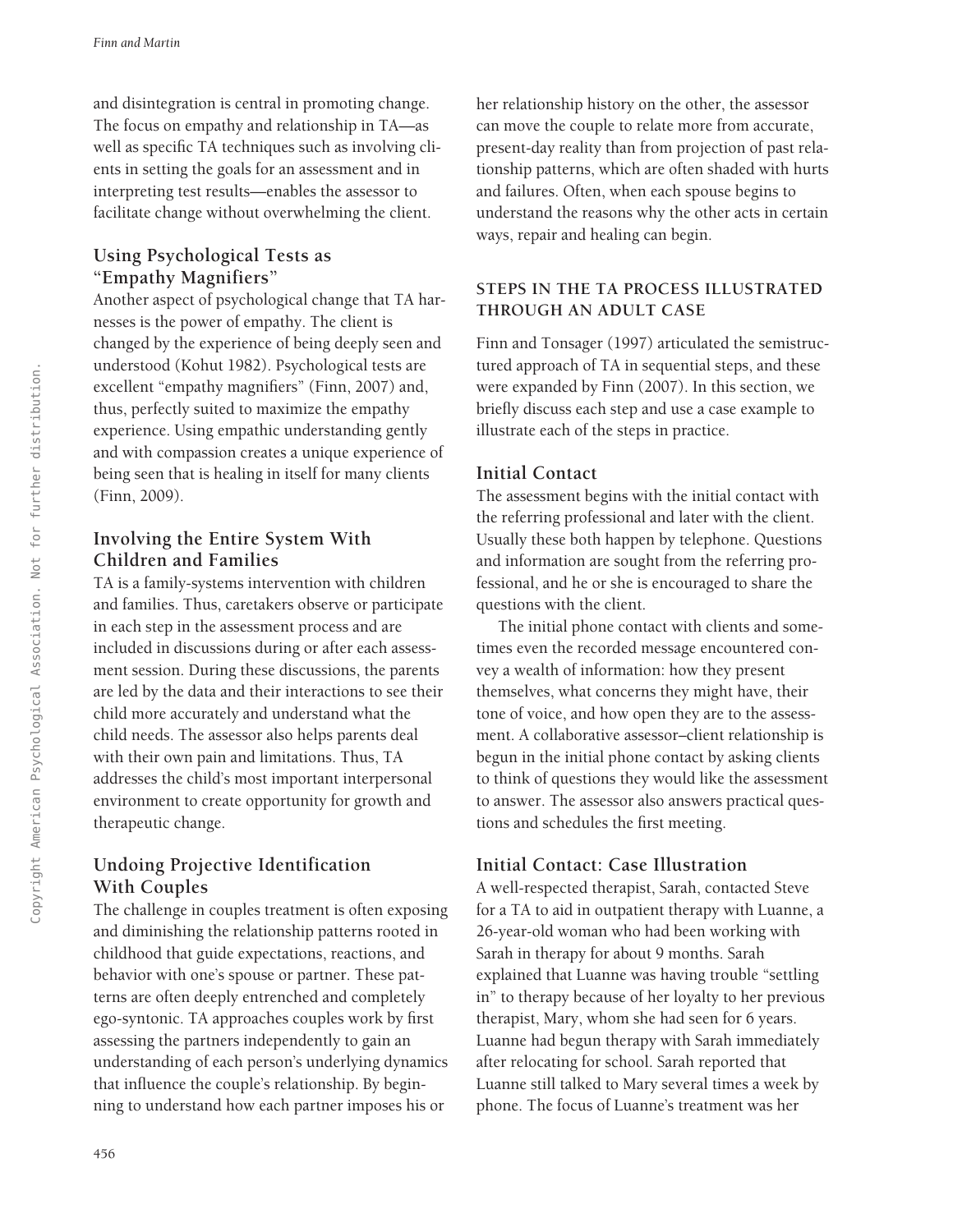recovery from childhood sexual abuse by her father. This abuse had gone on for many years, and Luanne's mother had apparently known about or suspected the abuse but had done nothing.

Sarah explained that in Luanne's previous treatment, Luanne had done a great deal of emotionally intense "reliving" of past traumas and psychodrama enactments of confrontations with family members. Sarah felt that such a therapeutic approach was not what Luanne needed currently, and she wanted to work with Luanne on experiencing her emotions in a "modulated way" that was less disruptive to her life. Sarah said that Luanne perceived this approach as a message of "You have to stuff your feelings." Sarah had two questions she wanted the assessment to address: "What will help Luanne shift her alliance more from her previous therapist to me?" and "How can I avoid getting in a power struggle with her about how to work on feelings in therapy?"

## **Initial Session**

The initial session is very important as it sets the frame in which the assessment will occur. The assessor tries to convey authentic warmth, respect, compassion, and curiosity and to engage the client as a collaborator. Sometimes clients are taken aback by the expectation that their questions will drive the assessment and that they will play an active role. They may need help understanding that psychological tests are not "oracles" and that their coparticipation is essential for the assessment to be valid and useful. Sometimes clients need help formulating questions. If so, to the assessor can encourage them to talk about the problems they are having in life and then listen carefully for potential questions to bring to their attention.

As questions that the client sees as central come into focus, the assessor gathers relevant background for each. It is also helpful to inquire about past assessments and any hurts they might have caused. This can be an important step in insuring that the assessor and the client will not repeat those injuries. In TA, the assessor also asks clients if they have questions about the assessor. This simple act conveys that the relationship is open both ways. Rarely do clients ask anything inappropriate, but they do have a chance to address any concerns or fears they

have about the assessor or the assessment. Before parting, the assessor and client review the client's questions and the plan of work and agree on fees and the schedule of future sessions.

## **Initial Session: Case Illustration**

Luanne was a tall, handsome, athletic-looking woman, who greeted Steve in the waiting room with direct eye contact and a firm handshake. Luanne seemed very comfortable and fairly quickly articulated her first question for the assessment: "Is there a way for me to not be as controlled as I am by shame?" Luanne explained that she felt held back in many situations—with friends, in school, in social situations—by the fear that she would do something "wrong" and "look like a fool." She said she had always had intense shame but that it was worse in her relationships with men, where she rarely spoke up and had a very difficult time "holding on to herself." She explained that she had not dated for 7 years.

This led Luanne to pose a second question: "What still gets in the way of my dating?" She briefly mentioned her childhood sexual abuse and said that as an adolescent and adult, she had dated abusive men who "treated her like dirt." Luanne said that currently, she was longing to start dating again but was also "terrified" that she would get back into old patterns. She and Steve agreed to see what the testing could help her understand about her fear.

Steve then asked Luanne if she and Sarah had a game plan for working on the dating, and Luanne finally began talking about her ambivalence regarding the therapy with Sarah. Luanne explained that the therapy she had done with Mary was very different. The philosophy had been "all feelings should be felt," and "if it doesn't hurt, you're not working." Luanne said Sarah's goal of helping her develop affect regulation seemed like a "waste of time" and that she feared she wasn't going to "get all her feelings out" so she could go on and lead a normal life. Steve asked Luanne if she felt she was making changes in her life as a result of her work with Sarah. She said she was and that actually she was functioning better than she had in years. This seemed to surprise her and led Luanne to pose her first question about the therapy: "What's the best approach for me in therapy: pushing for lots of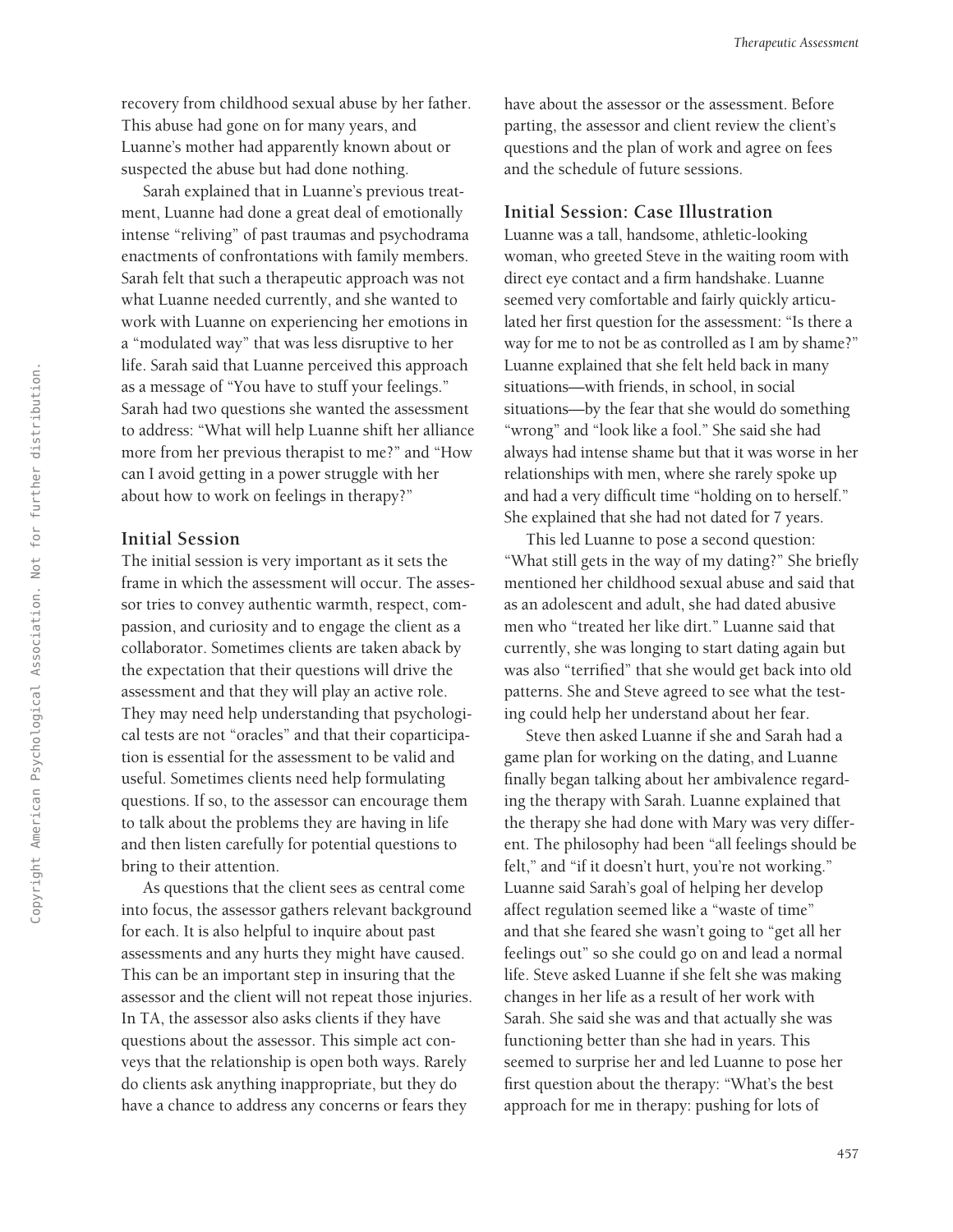feeling versus a more paced, controlled approach?" When Steve asked, "Does it have to be either/or?" Luanne admitted that she tended to think in "black-and-white terms" and asked another question: "Is it possible and/or desirable to integrate these two approaches to treatment?"

Toward the end of the meeting, Steve and Luanne talked about practical aspects of the assessment. Her funds were limited, so they agreed to use the MMPI–2 (Butcher et al, 1989) as the main assessment instrument and made arrangements for Luanne to take the test at Steve's office before their next meeting. Steve asked Luanne what it had been like to talk together that day, and Luanne said, "More comfortable than I thought it would be. I've never had a male therapist before. But you were easy to talk to, and I feel excited about doing the testing together."

After Luanne left, Steve was aware of feeling somewhat sad. He wondered if Luanne needed to understand that even after successful treatment, her sexual abuse would always play some role in her life. It seemed possible that part of Luanne's dilemma about therapy was her fantasy that if she just worked on her trauma enough and "got her feelings out," it would be as if she were "washed clean" and it had never happened. Steve knew this was not possible and wondered if her previous therapy had reinforced Luanne's fantasy.

Steve also noticed how much Luanne seemed to look to external sources to guide her decision making. Luanne had talked as if she had little choice about the pacing of her therapy rather than exploring her own mixed feelings about going fast or slow. Steve decided to pay special attention to helping Luanne make her own choices during the assessment, remembering that she said she tended to "give herself away" in relationships, especially with men.

## **Standardized Testing Sessions**

Testing typically begins at the next session. Tests are administered in standardized ways to gather information that will inform the answers to the questions. To begin, the assessor often chooses tests that are more clearly related to the client's questions. This conveys that the assessor is indeed focusing on issues the client has identified. One technique that

has become increasingly valued in TA is the extended inquiry (Handler, 1999). This technique involves the assessor asking about the client's experience of a test or the client's thoughts about certain test responses.

## **Standardized Testing Sessions: Case Illustration**

Luanne's MMPI–2 showed no signs of invalidity, and it appeared that she approached the test in a very unguarded manner (Variable Response Inconsistency [VRIN] = 46T; True Response Inconsistency [TRIN] = 65T; Infrequency Psychopathology  $[Fp] = 49T$ ; Lie  $[L] = 42T$ ; and Defensiveness  $[K] = 37T$ . This kind of openness is not uncommon in clients voluntarily taking part in TA who have defined personal questions they want to have answered using the MMPI–2. The moderate elevation on F (Infrequency; 79T) was higher than that found in most outpatient therapy clients and indicated that Luanne was in a significant amount of distress, more than Steve had picked up on in the initial interview.

This distress was confirmed by the profile of clinical scales, where Luanne had seven scales with significant elevations: Scale 1 (Hypochondriasis; 69T), Scale 2 (Depression; 68T), Scale 4 (Psychopathic Deviate; 85T), Scale 6 (Paranoia; 74T), Scale 7 (Psychasthenia; 76T), Scale 8 (Schizophrenia; 77T), and Scale 0 (Social Introversion; 77T). Scale 3 (Hysteria; 56T) was slightly elevated, while Scale 5 (Masculinity-Femininity; 45T), and Scale 9 (Mania; 54T) were not elevated. This "gull-wing" configuration is not unusual among women with histories of trauma and current difficulties with relationships (Graham, 2006). According to Caldwell's (2001) theory, Luanne's profile suggested that she was a "sturdy survivor" with a traumatic childhood who had been exposed to humiliating and shocking events without adequate support and who had coped by "pulling herself up by her "bootstraps," focusing on achievement and avoiding intimacy. Steve hypothesized that this coping strategy was one reason Luanne did not seem as distressed in person as she appeared on the MMPI–2.

Apart from distress, the MMPI–2 profile indicated problems in a number of areas. Women with similar profiles have identity confusion, histories of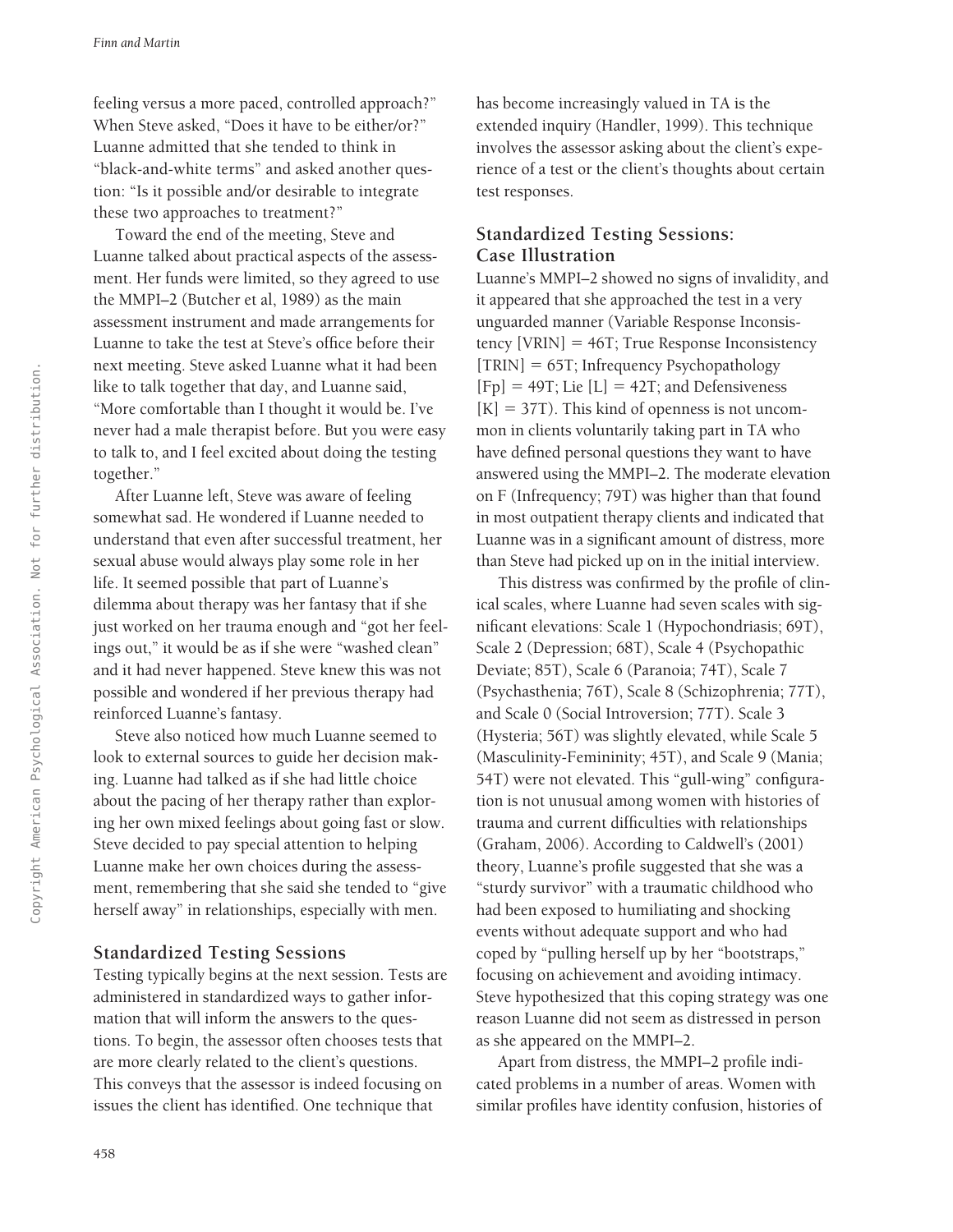drug and alcohol abuse, and tumultuous relationships. They have problems with emotion regulation and emotional flooding, tend to engage in splitting and "black-and-white thinking," and can go through periods—particularly when emotionally aroused when their thinking is illogical and distorted, especially in the area of interpersonal relationships. Steve was surprised by the elevation on Scale 0 (Social Introversion) because it did not fit his picture of Luanne having been deeply embedded in her previous therapeutic community. Further examination of the subscales for Scale 0 (Ben-Porath, Hostetler, et al., 1989) showed that Luanne was a "sociable introvert"; that is, she desired contact with other people but tended to avoid social situations and relationships because of her anxiety and low self-esteem. Regarding low-self esteem and shame, Luanne had a high score (84T) on the Low Self-Esteem scale of the MMPI–2, suggesting that she was self-critical and often felt worthless and insignificant.

On the basis of this information, Steve believed that he had an understanding of Luanne's struggle with shame (her first question), that there were many good reasons why she was avoiding dating (her second question), and that a more paced therapeutic approach was likely to be the most beneficial (her third question). In general, however, Steve wanted to avoid imposing this understanding on Luanne, with the hope that Luanne could take more of her own authority in choosing how to pace her treatment. If Luanne could feel more in charge, it might make her feel less afraid of the world. With these goals in mind, Steve planned an assessment intervention.

#### **Assessment Intervention Session**

Perhaps the most innovative step in TA is the assessment intervention session. In this session, the assessor uses the information gathered up to that point to elicit an analogue of the client's main difficulties in vivo. If this is successful, the assessor invites the client to observe the problem behavior, understand it, and then solve it in the assessment session. Meanwhile, the assessor and client relate their discussions to the client's daily life. The assessment intervention session is a stepping stone to answers that will be

discussed in the upcoming summary/discussion session.

## **Assessment Intervention Session: Case Illustration**

In short, Steve's plan for an assessment intervention was to arouse Luanne emotionally in a controlled fashion while keeping close tabs on her level of distress and to put her in the driver's seat about whether she wanted to "push for more feelings" or "slow things down." In preparation, Steve selected cards from a number of picture story tests and ordered them according to his sense of their emotional difficulty for Luanne. Steve introduced the session to Luanne as follows: "Today I want to do another test with you that I hope will help us explore your question, 'What's the best approach for me in therapy: pushing for lots of feeling vs. a more paced, controlled approach?'" Steve explained that the test they would be working with might be emotionally arousing and asked if Luanne was OK with that. She said she was, and Steve then gave the standard instructions for the Thematic Apperception Test (TAT; Murray, 1943).

In order, Steve then asked Luanne to tell stories to pictures of a woman sitting, resting on the back of chair while looking off into the distance (TAT card 8GF); of a young teenage girl sitting on a curb in front of a house looking at her hands (Card 2F of the Adolescent Apperception Cards; Silverton, 1993); and of an androgynous-looking teen sitting up in bed under the covers while an adult man sits at the foot of the bed with his hand on the teen's thigh (Card 2 of the Family Apperception Test; Sotile, Henry, & Sotile, 1988). Luanne easily told stories to the first two cards, and each contained themes of the characters being "bored and lonely." Steve chose the third card because it could suggest sexual abuse. Luanne told a story of a father tucking in his child who, for some reason, did not "feel safe" because "it's hard to predict how the dad is going to be at any moment." She said the child "wished the dad would go away." There was no explicit mention of sexual abuse or violence, but Luanne looked quite uncomfortable as she told the story. Afterward, Steve asked how Luanne was doing, and she said, "Fine. I can do more." He then presented her with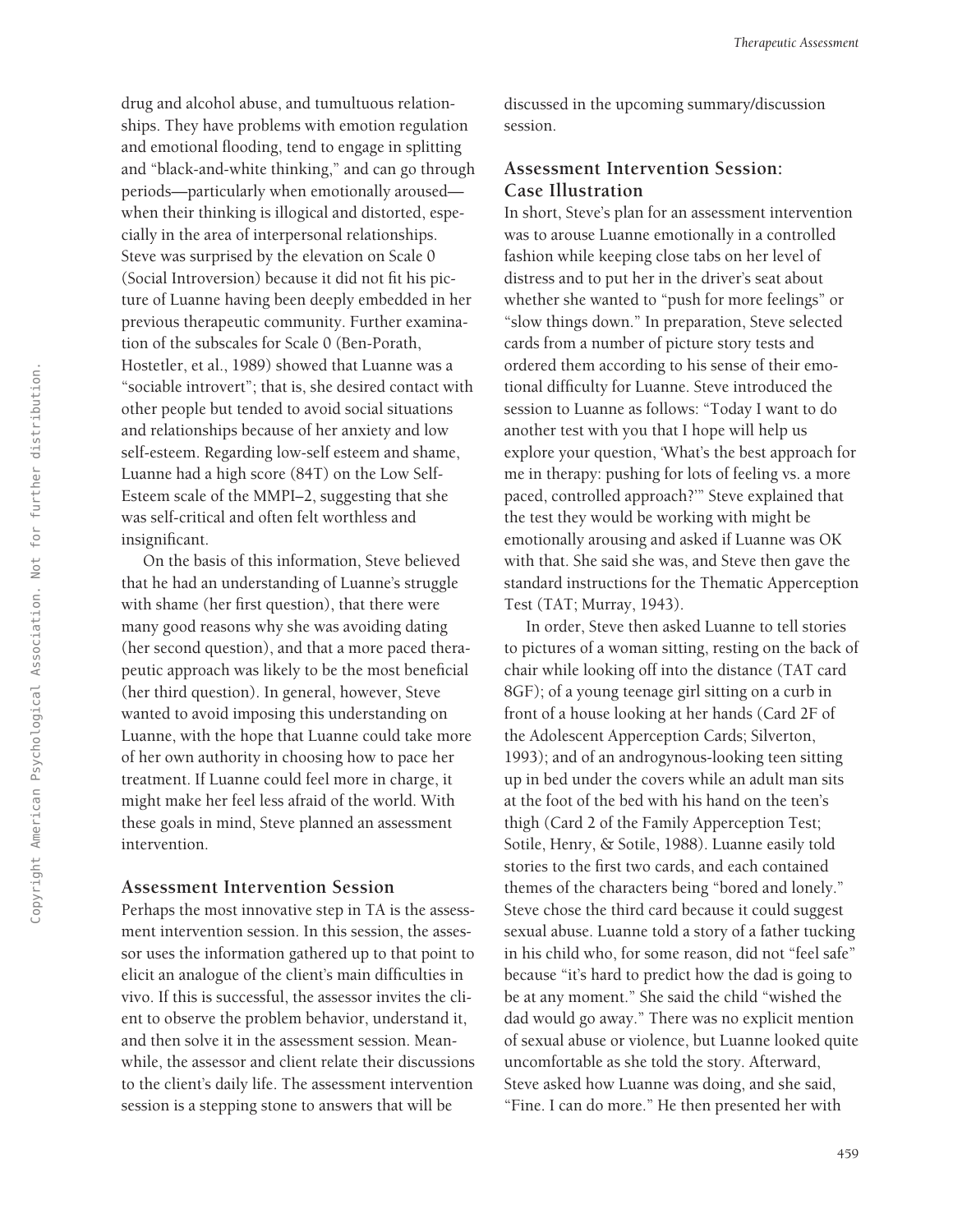TAT Card 13MF (a woman lying on a bed with a man standing nearby), and Luanne told the following story:

> Wow. I thought I didn't like the lonely female pictures, but this is the worst. This is a couple and she looks passed out, like she's spent a lot of time that night running from herself and from reality and is out of it. Her husband or boyfriend is tired of seeing this again. He has come home from work and can't stand seeing this again. He doesn't think about why she did this, just about how hard it is to deal with. He doesn't cover her up, he covers his eyes and thinks about himself. He'll probably go have a drink afterwards and not realize he's doing just what she does. [Steve: How does she run away from reality?] Through drugs and alcohol. It's really a shame. She looks really hungry for love and he's not available for it.

Afterward, Luanne looked somewhat "blank" to Steve, so he immediately asked how she was doing. The following conversation ensued:

Steve: How are you?

- Luanne: [*pause*] I'm feeling frightened and vulnerable, and like you're learning more about me than I realized I would be sharing today.
- Steve: OK, I'm so glad you said that. So before we do any more, let's regroup. Is the level of feeling pretty intense right now?
- Luanne: It's escalating, but that feels appropriate given the four pictures you showed me.
- Steve: Exactly. I gave them in that order because I imagined that might happen.

Luanne: Yes, I thought so.

- Steve: So, I know this is different than in therapy, but is what's happening now relevant to your question about which therapy approach is best for you?
- Luanne: Hmmm . . . I'm not making the mental connection. I don't get the analogy.
- Steve: OK . . . let me explain more. It's like we've got some different options here. We could keep going, with some harder cards, and intensify the feelings even more, or we could stop here, and

call it a day, or perhaps talk some more about what we've already done. And that choice seems similar to me to your question about what therapy approach is best for you. I know it's a different situation, but it seems related to me. Does it to you?

At that point, Luanne confessed that she did not see it as a real option to stop. She just assumed that she had to go on, no matter how difficult it was. Stopping would feel like "weakness." Steve asked if stopping could be "a kindness to oneself" instead of weakness, and Luanne confessed that was a whole new way of thinking for her.

This interchange then led to a long discussion about the pros and cons of "pushing for feelings" versus "pacing oneself." Steve asked if there were unpleasant feelings that came up if Luanne gave herself breaks and didn't push so hard. She said, "There's sadness, and I'm more in touch with what I missed out on and what I long for." Steve asked her what she longed for, and Luanne paused before saying, "Love and support." Steve put his hand over his heart and made a sympathetic noise, and Luanne became tearful and looked away. Steve waited a moment and then said,

Luanne, that makes so much sense. And yet, I have to tell you . . . when you were pushing ahead just now with the early cards, I had no idea how hard it was for you. It didn't occur to me to offer you any support. It was only when we stopped and you told me how vulnerable you felt that I had any inkling that you were in distress.

Luanne nodded and said that friends often told her that they could not tell when she was upset. Steve said,

> Well, I think it was unsafe growing up to show any weakness, and also you figured out you got more for yourself by just soldiering on. But now, in a way, when you do that, you miss out on what you most long for, because no one can even tell that you need support.

Luanne, sat quietly at that point for several minutes and said she had never thought about things that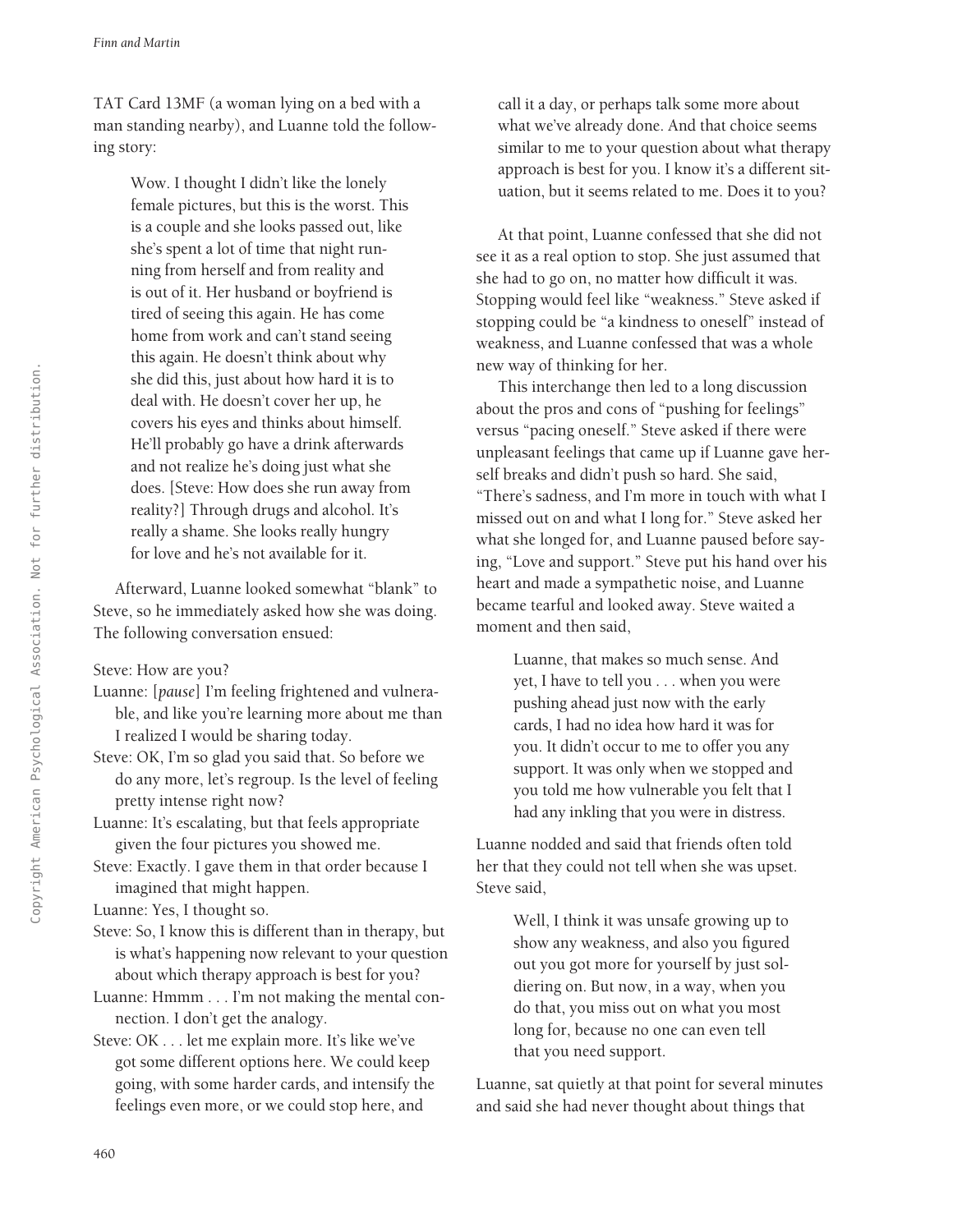way. Steve asked how she was feeling and she said, "Excited. Less frightened. I've got some options here that feel good to me."

At that point, Steve asked Luanne if she would like to look at more picture story cards or stop where they were. He warned her that the next cards were "even harder hitting emotionally" and might be difficult. Luanne said it was virtually impossible for her to imagine *not* going forward unless Steve had the sense that it would be bad for her and made the decision to stop. Steve felt the temptation to decide but declined, saying that he did not know what was best for Luanne at the moment. Instead, he asked if she wanted help "thinking through how to make such a decision." She said she definitely needed help, as she had no idea how to choose. Steve then shared several questions that he might ask himself in making such a decision, such as "How close am I to my emotional limit?" "What do I need to do after this—do I need to be 'on'?" and "How safe do I feel?" Luanne listened and answered each question for herself. She then paused and said, "I would like to do another card." Steve agreed and gave her a card showing a person kneeling, bent over on some kind of couch or cushion (TAT card 3BM). Luanne told a story of a woman who had been robbed and was terrified but who went to the police and got help. She started to blame herself, but the police reassured her she was not at fault. Eventually, she got the things back that had been stolen from her.

Steve asked Luanne what she noticed, and she said that the woman started out terrified but then ended up taking action and getting support and that made her feel better. Steve asked how Luanne was feeling, and she said "Good. I feel I learned a lot here today. And I've had enough now. I want to stop." Steve commended her for knowing that, and they ended.

#### **Summary/Discussion Session**

The summary/discussion session provides the opportunity for the client and assessor to collaboratively discuss the findings of the assessment. The assessor first contacts the referring professional to discuss the findings and plan the summary/ discussion session together. Whenever possible, the referring therapist attends the summary/discussion session, and it is held at the therapist's office. The therapist sits with the client during the session, hears what the client hears, asks questions for the client, and "holds" the client emotionally during the process.

During the session, the assessor sets the client at ease as much as possible. Then the assessor takes each of the client's questions and proposes tentative answers based on the testing and previous discussions with the client. After each point, the assessor asks how the client understands the finding. If it seems to fit, the client is asked to provide examples of it in his or her life. The assessor stays attuned to any clue that the client is not following the discussion or that the test results do not seem accurate. The assessor is also attentive to the client going into shame or becoming overwhelmed. Often, the session ends with the client and therapist discussing viable next steps that the client can take to address the problems focused on in the assessment and talking about what it was like to do the assessment together.

## **Summary/Discussion Session: Case Illustration—Consultation Meeting With Sarah**

Steve met with Sarah several days after the assessment intervention session with Luanne to bring her up to date, review the MMPI–2 results, answer Sarah's questions, and get her input on what he proposed to say to Luanne. Steve showed Sarah Luanne's MMPI–2 and shared his conceptualization of Sarah as a "sturdy survivor" who had to "shut off weakness" and "keep plunging ahead." Sarah, like Steve, was surprised at the level of distress Luanne revealed through the MMPI–2. Steve suggested that Luanne might shift her alliance more from Mary to Sarah if she felt that Sarah both recognized her distress and was attentive to Luanne's shame about appearing "weak." They both agreed that Sarah could avoid power struggles over the pacing of therapy by emphasizing that only Luanne could really know what was best for her in a given session but that Sarah could ask helpful questions and share her own impressions how to proceed. They agreed that Sarah's job was to help Luanne learn how to make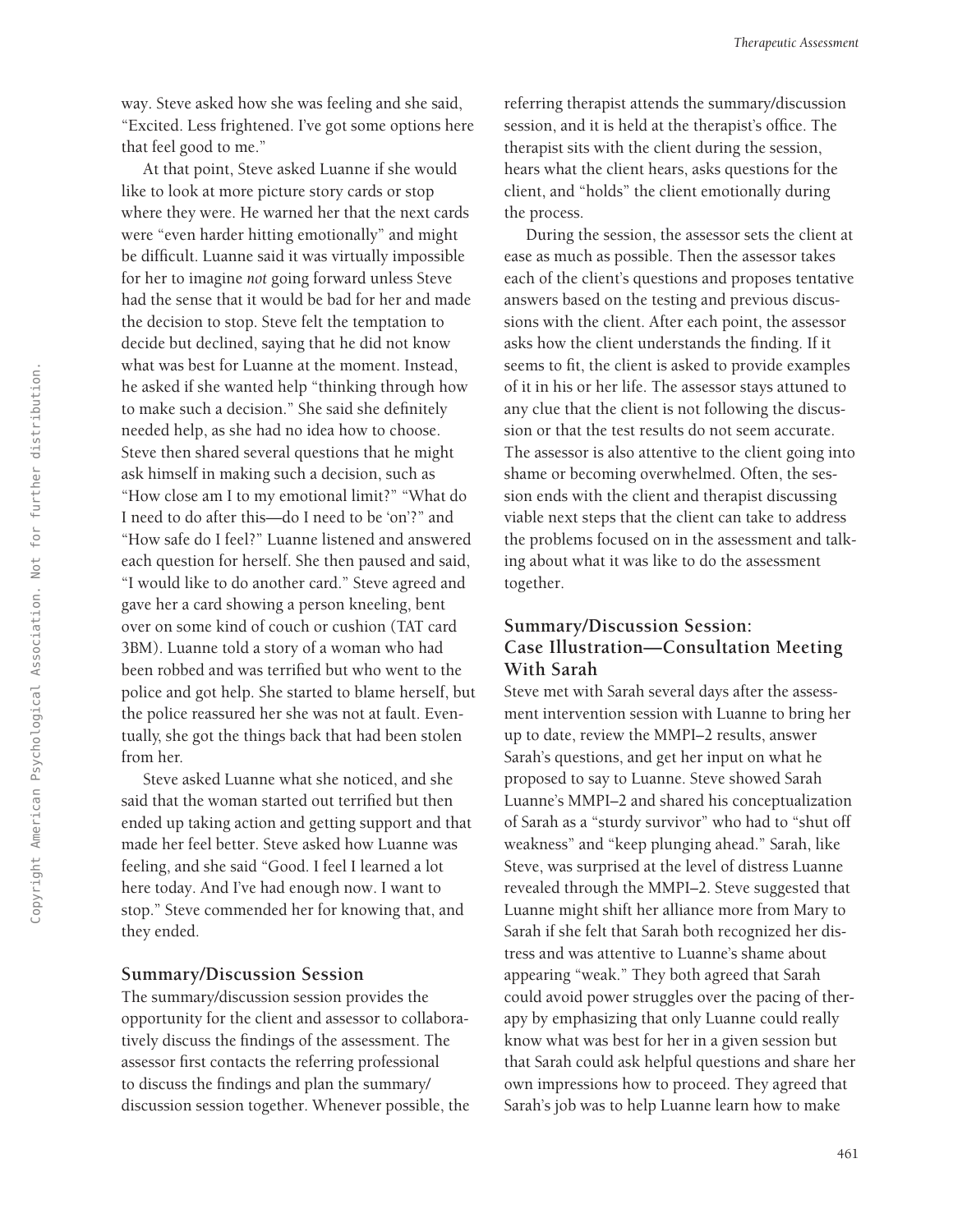## **Exhibit 26.1 Excerpts From Written Feedback to Luanne at the End of the Assessment**

#### Dear Luanne,

This is the letter I promised you, summarizing the results of the recent psychological assessment we did together. . . . I'll structure this letter as I did that session by addressing the questions you posed at the beginning of the assessment.

Before getting to the results, I want to thank you again for letting me get to know you through the assessment. I really enjoyed working with you and I appreciated the openness with which you approached the assessment. . . .

Now to your questions:

#### What still gets in my way of dating?

You told me that you have a lot of fear when you contemplate dating, and your MMPI–2 profile helps us understand that. Your test results showed that you often feel inferior, self-doubting, and are very self-critical. Although you are aware of your shame, and recognize it as a problem, at this point you still tend to believe it. This suggests that a part of you thinks you will be rejected by desirable men, which gets you to avoid dating or to pursue men who are unavailable—in a way taking control of the rejection.

There may even be some very practical reasons that dating is scary for you. Your MMPI–2 results suggest that you don't feel comfortable being assertive (more than the average woman psychotherapy client). People with scores like yours "lose their power" in relationships and have difficulty setting and maintaining appropriate boundaries. . . . So until you're able to be assertive and hold your own, you'll want to be cautious about whom you date. . . .

We also discussed your being a *sociable introvert* and how that complicates dating. You like and enjoy being around people, but are shy and can get anxious in social situations. You also need and cherish time alone. You might get along best with a partner who is similar to you in this regard (which is fairly rare) or at least you will need a partner who understands when you need time alone or are exhausted by lots of social contact.

Last we talked about how all the difficult feelings you are managing—of anxiety, depression, and shame—can make it difficult to date. We agreed that if you're able to date now, that's great. But if you can't, perhaps you can have compassion for yourself right now, and believe that as you feel better, dating could be a lot easier.

#### Is there a way for me to not be as controlled as I am by shame?

As mentioned earlier, the MMPI–2 does confirm that you feel bad about yourself and are very self-critical. In my experience, healing from shame involves the following steps: 1) being able to identify and label shame, especially when it is happening, and being curious about it; 2) learning about how your shame got there, what purposes it served, and developing compassion for yourself, especially so you don't feel shame about having shame; 3) letting yourself feel grief (including anger and sadness) about the circumstances that led you to feel shame, and the opportunities you've missed because of your shame; and 4) finding more and more skepticism for the self-critical thoughts and inner voices, so they no longer have much power over you.

From what you told me, it seems that you're currently working on step 2 and have a good handle on step 1. As we discussed, this entire process can take a long time, and in many ways is never done, so you'll need to be tender and patient with yourself.

#### What's the best approach for me in therapy, pushing for lots of feeling or a more paced, controlled approach? Is it possible and/or desirable to integrate these two approaches to treatment?

As we discussed and practiced in our second session (where we used the picture-story cards), there probably is no therapy approach that is best for you on every day and in every situation. Instead, the optimal pacing for your work will vary from day to day, depending on such factors as 1) your level of general emotional distress, 2) the demands of your life at the time, 3) the amount of support that is available to you, and 4) how much you want to push vs. give yourself a break. By giving yourself permission each day to decide how fast and deeply you want to delve, you'll best meet your goal of working as rapidly as you can, without getting disorganized or threatening your sobriety. And remember, this approach does NOT mean that you have to make these decisions all alone. . . .

In closing, thank you again, Luanne, for letting me get to know through the assessment, and I hope it is helpful to you in your future work with Sarah. If you have any questions about the assessment or about this letter, please feel free to call or email me, or to pass on the questions to me through Sarah.

Best wishes, *Steve* Stephen E. Finn, PhD Licensed Psychologist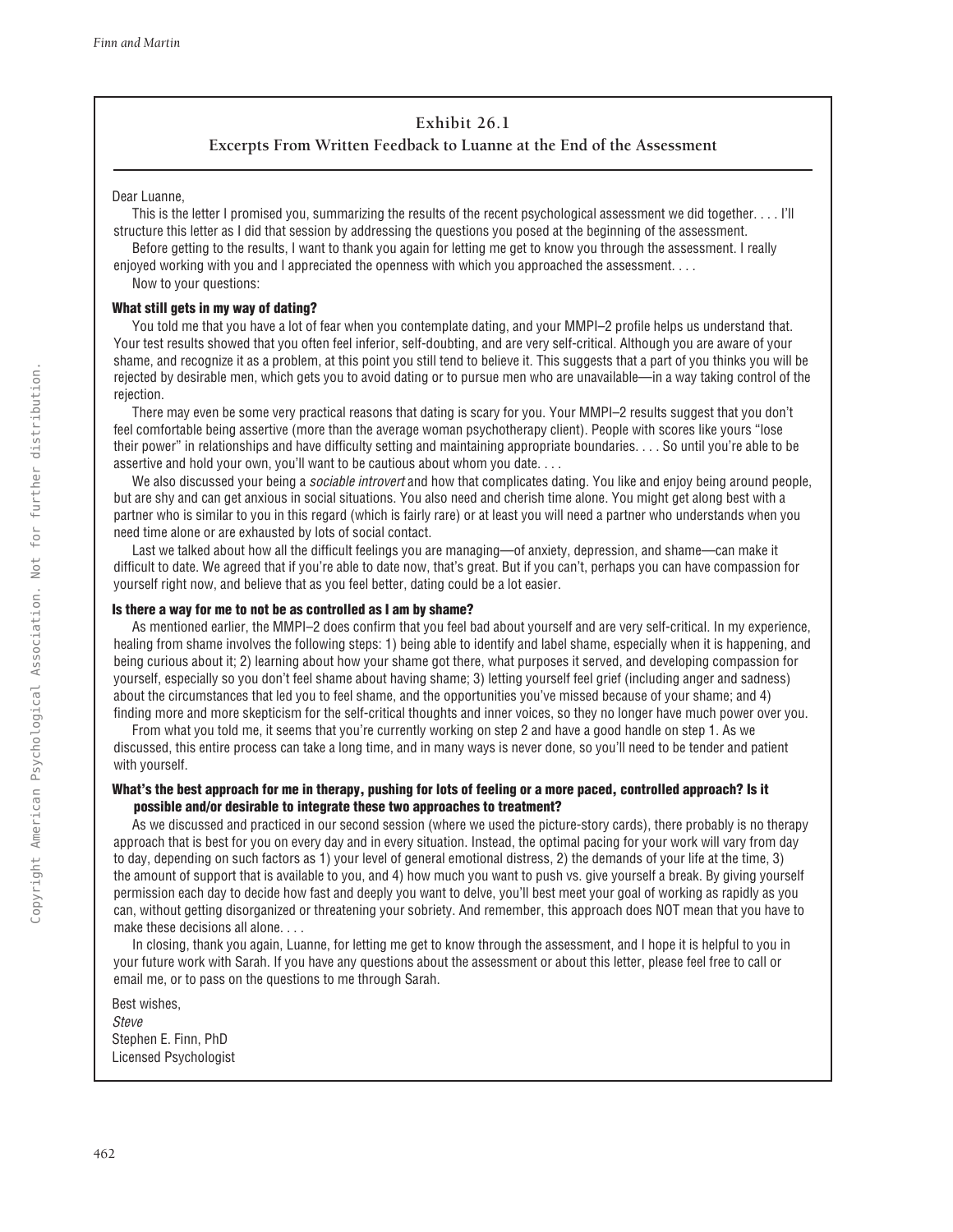such decisions and to accept that Luanne might make some mistakes along the way.

The content of what Steve told Luanne is reflected in the letter he sent to her after the session was completed (see Exhibit 26.1). Here we describe the flow and process of the session.

Steve began the session by asking how Luanne felt after the assessment intervention session. Luanne said she was exhausted immediately afterward but since then had been feeling, "joyful," "more connected to herself," and that she "was going somewhere emotionally."

As can be seen in the letter to Luanne, Steve used Luanne's question about why she was not dating to talk about the large amount of distress shown on her MMPI–2, including the intense shame. He said that it was remarkable that Luanne was doing all she was doing and that this showed a lot of psychological strength. Luanne confirmed that she was struggling with very painful feelings and that she did not know what else to do besides "carry on." At that point, Sarah said that she thought Luanne often underestimated the amount of energy it was taking to keep going. Luanne responded that she felt like crying but did not want to. She then said she was glad that Sarah understood the effort she was making.

Steve then addressed Luanne's question about shame. Luanne listened intently as he described steps involved in healing from shame and said she did not have much experience "grieving what had happened to her." Steve asked if the good feelings Luanne had experienced since the previous session might be related to her having felt the sadness. Luanne said that might be true and that she felt more alive for having "come close to the edge and survived."

Next, Steve summarized the work he and Luanne had done about the best way to approach her therapy, reminding Luanne of the questions she might need to ask herself before and during each session. Sarah said she thought such questions were an excellent guide and that she could assume the role of helping Luanne "make her own decision." Steve got the sense that Luanne and Sarah were finally on the same page about the treatment. At the end of the session, Luanne said that the assessment

had been a very "rich experience" and that she would be "feeding off it" for a very long time. Steve asked about what she felt she had learned, and Luanne said that "in complex situations, no one can decide what's best for me, but that doesn't mean I am all alone."

## **Written Feedback**

After the summary/discussion session, the assessor writes a letter to the client that outlines the findings of the assessment that were discussed in the last session. Typically, it is in the form of a personal letter, which restates each question and summarizes the answer. This letter is an enduring documentation of the assessment findings and of the client's connection with the assessor.

## **Written Feedback: Case Illustration**

The letter Steve sent to Luanne is excerpted in Exhibit 26.1.

#### **Follow-Up Session**

A follow-up session is typically scheduled 3 to 6 months after the summary/discussion session. It offers the opportunity for assessor and client to check in with each other and clarify or deepen what the assessment results indicate and how they might bear on recent questions and concerns. The followup serves as a mechanism to keep the client on track with the important results of the assessment. Sometimes the client requests additional follow-up sessions, and in some instances they become an annual occurrence.

#### **Follow-Up Session: Case Illustration**

Because of her busy school schedule, Luanne apologetically declined to come for a follow-up session. However, she returned a set of client feedback forms that Steve sent with the feedback letter and rated herself as highly satisfied with the assessment. When Steve checked with Sarah several months after the assessment, she told him that Luanne and she were working well together and that Luanne had recently been having almost no contact with her previous therapist, Mary. Sarah said she felt the assessment had helped her and Luanne bond in new and important ways.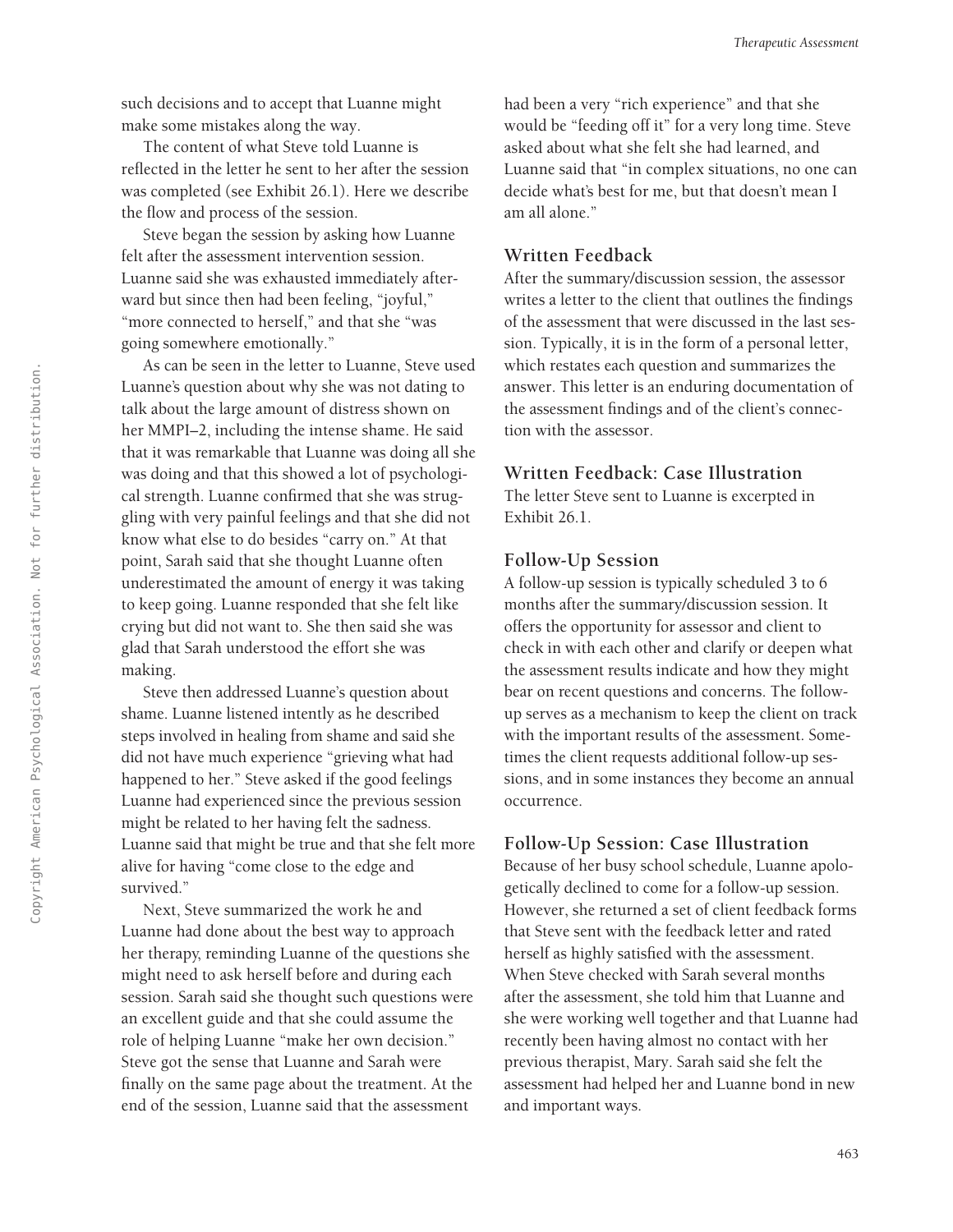# **CONCLUSIONS**

We hope that this overview of TA and our case illustration convey the power and potential value of TA to psychological assessment and to clinical work in general. At this point, TA shows enormous promise to "breathe new life" into psychological assessment and to enhance our understanding of psychotherapy. Future research and clinical experience will determine whether TA lives up to this promise. Current research is focused on exploring TA's usefulness with different types of clients in diverse settings and in understanding why and for whom TA is most useful.

There is a vibrant assessment community that continues to explore TA's value, its applications, and ways to make it even more effective. Many members of this community are active in the Society for Personality Assessment (http://www.personality.org) and come together at its annual meeting. The TA website (http://www.therapeuticassessment.com) also contains more information about TA and lists of upcoming trainings.

## **References**

- Ackerman, S. J., Hilsenroth, M. J., Baity, M. R., & Blagys, M. D. (2000). Interaction of therapeutic process and alliance during psychological assessment. *Journal of Personality Assessment, 75*, 82–109. doi:10.1207/ S15327752JPA7501\_7
- Ben-Porath, Y. S., Hostetler, K., Butcher, J. N., & Graham, J. R. (1989). New subscales for the MMPI–2 social introversion (Si) scale. *Psychological Assessment, 1*, 169–174. doi:10.1037/1040-3590.1.3.169
- Butcher, J. N., Dahlstrom, W. G., Graham, J. R., Tellegen, A., & Kaemmer, B. (MMPI Restandardization Committee). (1989). *Manual for administration and scoring: MMPI–2.* Minneapolis: University of Minnesota Press.
- Caldwell, A. B. (2001). What do the MMPI scales fundamentally measure? *Journal of Personality Assessment*, *76*, 1–17. doi:10.1207/S15327752JPA7601\_1
- Finn, S. E. (1996). *Manual for using the MMPI–2 as a therapeutic intervention.* Minneapolis: University of Minnesota Press.
- Finn, S. E. (2007). *In our clients' shoes: Theory and techniques of therapeutic assessment.* Mahwah, NJ: Erlbaum.
- Finn, S. E. (2009). The many faces of empathy in experiential, person-centered, collaborative assessment.

*Journal of Personality Assessment, 91*, 20–23. doi:10.1080/00223890802483391

- Finn, S. E., & Martin, H. (1997). Therapeutic assessment with the MMPI–2 in managed health care. In J. N. Butcher (Ed.), *Objective psychological assessment in managed health care: A practitioner's guide* (pp. 131– 152). New York, NY: Oxford University Press.
- Finn, S. E., & Tonsager, M. E. (1992). The therapeutic effects of providing MMPI–2 test feedback to college students awaiting psychotherapy. *Psychological Assessment, 4*, 278–287. doi:10.1037/1040-3590.4.3.278
- Finn, S. E., & Tonsager, M. E. (1997). Informationgathering and therapeutic models of assessment: Complementary paradigms. *Psychological Assessment, 9*, 374–385. doi:10.1037/1040-3590.9.4.374
- Fischer, C. T. (1978). Collaborative psychological assessment. In C. T. Fischer & S. L. Brodsky (Eds.), *Client participation in human services* (pp. 41–61). New Brunswick, NJ: Transaction Books.
- Fischer, C. T. (1994). *Individualizing psychological assessment*. Mahwah, NJ: Erlbaum. (Original work published 1985)
- Fosha, D. (2000). *The transforming power of affect: A model for accelerated change.* New York, NY: Basic Books.
- Gorske, T. T., & Smith, S. (2008). *Collaborative therapeutic neuropsychological assessment.* New York, NY: Springer.
- Graham, J. R. (2006). *MMPI–2: Assessing personality and psychopathology* (4th ed.). New York, NY: Oxford University Press.
- Handler, L. (1999). The assessment of playfulness: Hermann Rorschach meets D. W. Winnicott. *Journal of Personality Assessment, 72*, 208–217. doi:10.1207/ S15327752JP720205
- Handler, L. (2006). Therapeutic assessment with children and adolescents In S. Smith & L. Handler (Eds.), *Clinical assessment of children and adolescents: A practitioners' guide* (pp. 53–72). Mahwah, NJ: Erlbaum.
- Hilsenroth, M. J., Peters, E. J., & Ackerman, S. J. (2004). The development of therapeutic alliance during psychological assessment: Patient and therapist perspectives across treatment. *Journal of Personality Assessment, 83*, 332–344. doi:10.1207/ s15327752jpa8303\_14
- Kohut, H. (1982). Introspection, empathy, and the semi-circle of mental health. *International Journal of Psychoanalysis, 63*, 395–407.
- Kohut, H. (1984). *How does analysis cure?* Chicago, IL: University of Chicago Press.
- Little, J. A., & Smith, S. R. (2008, March). *Collaborative assessment, supportive psychotherapy, or treatment as usual: An analysis of ultra-brief individualized intervention with psychiatric inpatients.* Paper